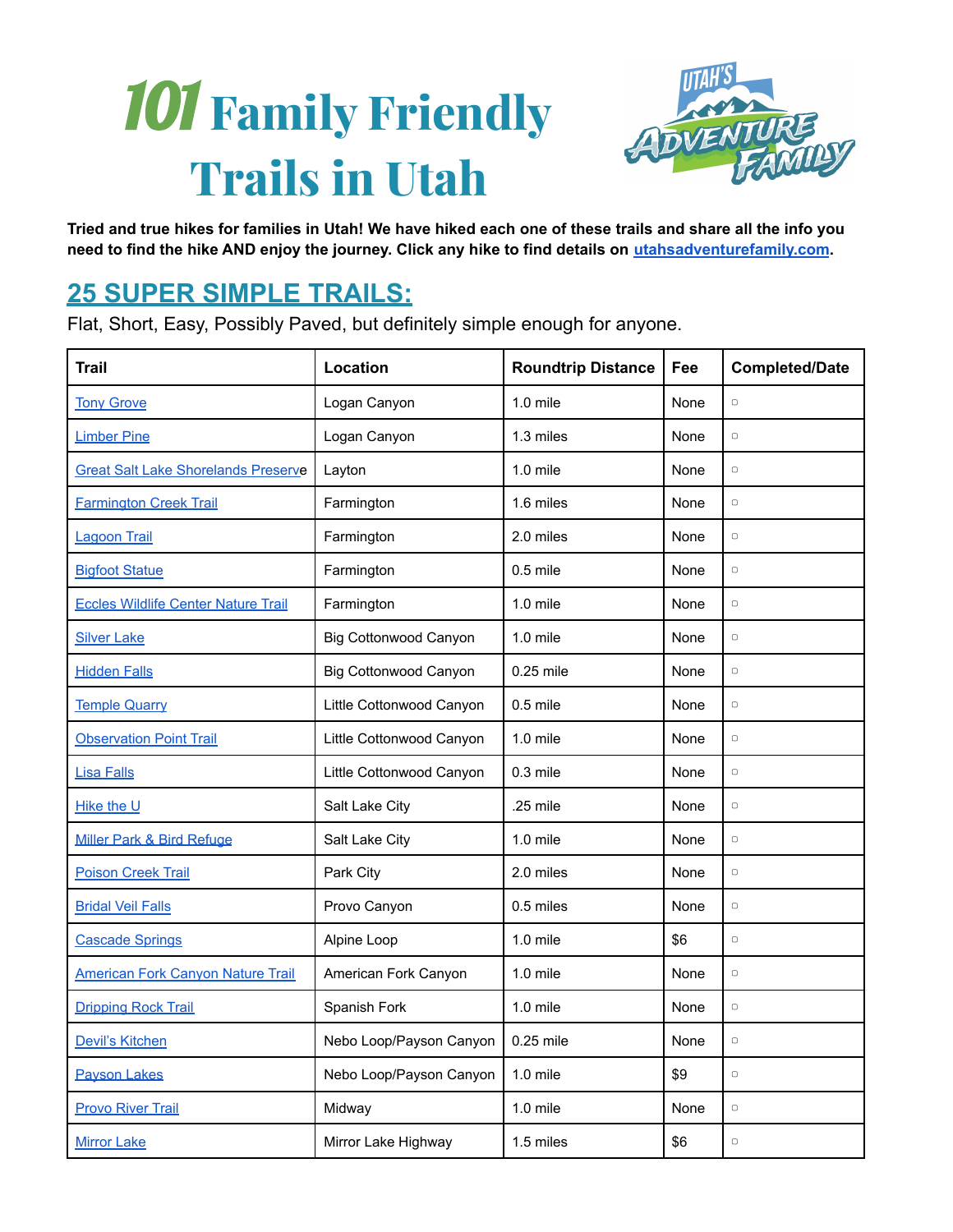| <b>Teapot Lake</b>         | Mirror Lake Highway | $1.0$ mile | \$6  |  |
|----------------------------|---------------------|------------|------|--|
| Cedar Canyon Walking Trail | Cedar City          | 2.6 miles  | None |  |

### **37 EASY TRAILS:**

Quick and Easy for families. Nothing over 3.0 miles, but may have a little climb.



| <b>Trail</b>                      | Location                     | <b>Roundtrip Distance</b> | Fee  | <b>Completed/Date</b>           |
|-----------------------------------|------------------------------|---------------------------|------|---------------------------------|
| <b>McConkie Ranch Petroglyphs</b> | Vernal                       | $0.8$ mile                | None | $\hfill \Box$                   |
| <b>Fantasy Canyon</b>             | Vernal                       | $0.5$ mile                | None | $\hfill \Box$                   |
| <b>Birdsong Trail</b>             | Ogden                        | 1.6 miles                 | None | $\hfill \Box$                   |
| <b>Adam's Canyon Lower Falls</b>  | Layton                       | 1.5 miles                 | None | $\hfill\ensuremath{\mathsf{O}}$ |
| <b>Mormon Pioneer Trail</b>       | East Canyon/SLC              | 2.0 miles (can do more)   | None | $\hfill \Box$                   |
| <b>McPolin Farm Nature Trail</b>  | Park City                    | 1.5 miles                 | None | $\hfill \Box$                   |
| <b>Provo River Falls</b>          | Mirror Lake Highway          | 0.25 mile                 | \$6  | $\hfill \Box$                   |
| <b>Nobletts Hike</b>              | Kamas                        | 2.0 miles                 | None | $\hfill \Box$                   |
| <b>Fehr Lake</b>                  | Mirror Lake Highway          | $1.0$ mile                | \$6  | $\hfill \Box$                   |
| <b>Ensign Peak</b>                | Salt Lake City               | $1.0$ mile                | None | $\hfill \square$                |
| Mill B South Interpretive Trail   | <b>Big Cottonwood Canyon</b> | 0.75 mile                 | None | $\hfill \Box$                   |
| <b>Donut Falls</b>                | <b>Big Cottonwood Canyon</b> | 1.5 miles                 | None | $\hfill \Box$                   |
| <b>Little Cottonwood Trail</b>    | Little Cottonwood Canyon     | 1-4 miles                 | None | $\hfill \Box$                   |
| <b>Rocky Mouth Falls</b>          | Sandy                        | $0.8$ mile                | None | $\hfill \Box$                   |
| <b>Bell Canyon Reservoir</b>      | Sandy                        | 1.5 miles                 | None | $\hfill \Box$                   |
| <b>Jungle Trail</b>               | Draper                       | 1.0 mile                  | None | $\hfill \Box$                   |
| <b>Knight Rider Trail</b>         | Highland                     | $1.0$ mile                | None | $\hfill \Box$                   |
| <b>Battle Creek Falls</b>         | <b>Pleasant Grove</b>        | 1.5 miles                 | None | $\hfill \Box$                   |
| <b>Buffalo Peak</b>               | Provo                        | $1.0$ mile                | None | $\hfill \Box$                   |
| <b>Wardsworth Trail</b>           | Hobble Creek Canyon          | 3.0 miles (can extend)    | None | $\hfill \square$                |
| <b>Pine Creek Nature Trail</b>    | Midway/Wasatch Mountain      | 1.8 miles                 | \$10 | $\hfill \Box$                   |
| <b>Grotto Falls</b>               | Payson Canyon/Nebo Loop      | 0.6 mile                  | None | $\hfill \Box$                   |
| <b>Salt Creek Waterfall</b>       | Nebo Loop                    | 2.6 miles                 | None | $\hfill \Box$                   |
| <b>Box Canyon</b>                 | Sanpete County               | 1.0 mile                  | None | $\hfill \square$                |
| <b>Gordon Creek Waterfall</b>     | Price                        | 2.5 miles                 | None | $\hfill \square$                |
| <b>Furniture Draw</b>             | <b>Emery County</b>          | 2.5 miles                 | None |                                 |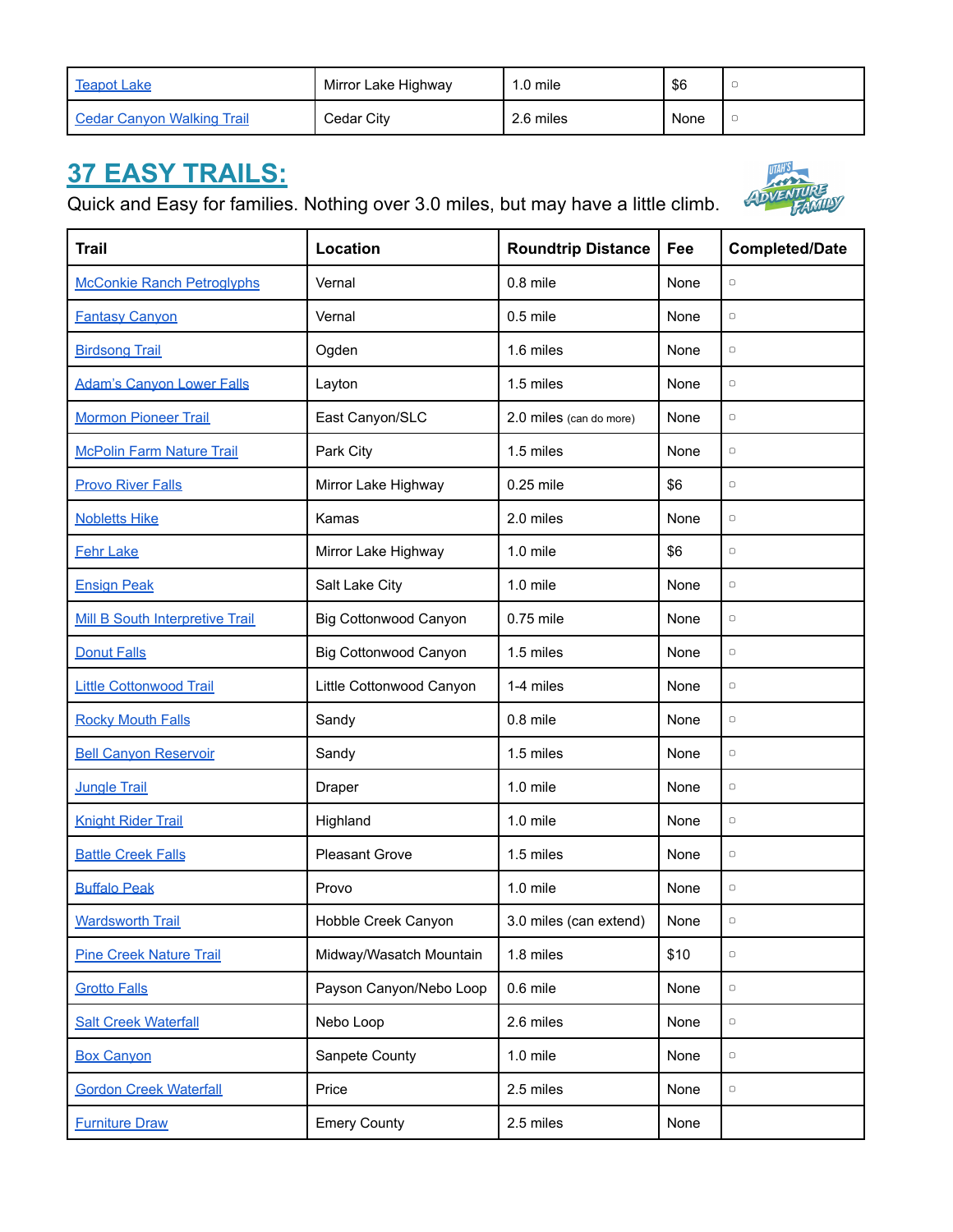| <b>Willis Creek</b>                | <b>Grand Staircase Escalante</b> | 3.0 miles   | None |
|------------------------------------|----------------------------------|-------------|------|
| <b>Grovesnor Arch</b>              | <b>Grand Staircase Escalante</b> | $0.25$ mile | None |
| <b>Devils Garden</b>               | <b>Grand Staircase Escalante</b> | $0.5$ mile  | None |
| <b>Pink Ledges Trail</b>           | Red Canyon/Bryce                 | $1.0$ mile  | None |
| <b>Copper Ridge Dino Trackway</b>  | Moab                             | $0.25$ mile | None |
| <b>Mill Canvon Dinosaur Tracks</b> | Moab                             | $0.5$ mile  | None |
| <b>Wilson Arch</b>                 | Moab                             | $0.25$ mile | None |
| <b>Lion's Mouth Cave</b>           | Cedar City                       | 1.0 miles   | None |
| <b>Hidden Haven Waterfall</b>      | Cedar City                       | 2.0 miles   | None |
| <b>Cascade Falls</b>               | Cedar City                       | $1.0$ mile  | None |
| <b>Red Hollow Slot Canyon</b>      | Orderville near Zion             | $1.0$ mile  | None |

## **32 MODERATE TRAILS:**

Trails with lots of incline or longer length will push hikes into this category.



| <b>Trail</b>                         | Location                     | <b>Roundtrip Distance</b> | Fee  | <b>Completed/Date</b> |
|--------------------------------------|------------------------------|---------------------------|------|-----------------------|
| <b>Richard's Hollow Waterfall</b>    | Hyrum                        | 3.2 miles                 | None | $\Box$                |
| <b>Wind Cave</b>                     | Logan Canyon                 | 3.5 miles                 | None | $\Box$                |
| <b>Farmington Creek Waterfall</b>    | Farmington                   | 3.3 miles                 | None | $\Box$                |
| <b>Deuel Creek Waterfall</b>         | Farmington                   | 5.0 miles                 | None | $\Box$                |
| <b>The Living Room</b>               | <b>SLC</b>                   | 2.7 miles                 | None | $\Box$                |
| <b>Stairs Gulch</b>                  | <b>Big Cottonwood Canyon</b> | 1.5 miles                 | None | $\Box$                |
| Lake Solitude                        | <b>Big Cottonwood Canyon</b> | 3.0 miles                 | None | $\Box$                |
| Lake Mary & Martha                   | <b>Big Cottonwood Canyon</b> | 2.6 miles                 | None | $\Box$                |
| <b>Willow Heights</b>                | <b>Big Cottonwood Canyon</b> | 2.0 miles                 | None | $\Box$                |
| <b>Gloria Falls</b>                  | Little Cottonwood Canyon     | 2.3 miles                 | None | $\hfill \Box$         |
| <b>Cecret Lake</b>                   | Little Cottonwood Canyon     | 1.7 miles                 | None | $\Box$                |
| <b>Bear Canyon Suspension Bridge</b> | Draper                       | 2.3 miles                 | None | $\Box$                |
| <b>Ghost Falls</b>                   | Draper                       | 3.0 miles                 | None | $\Box$                |
| <b>Bloods Lake</b>                   | Park City                    | 2.8 miles                 | None | $\Box$                |
| <b>Bourbon Lake</b>                  | Mirror Lake Highway          | 2.6 miles                 | \$6  | $\Box$                |
| <b>Wall Lake</b>                     | Mirror Lake Highway          | 2.0 miles                 | \$6  | $\Box$                |
| <b>Ruth Lake</b>                     | Mirror Lake Highway          | 2.0 miles                 | \$6  | $\Box$                |